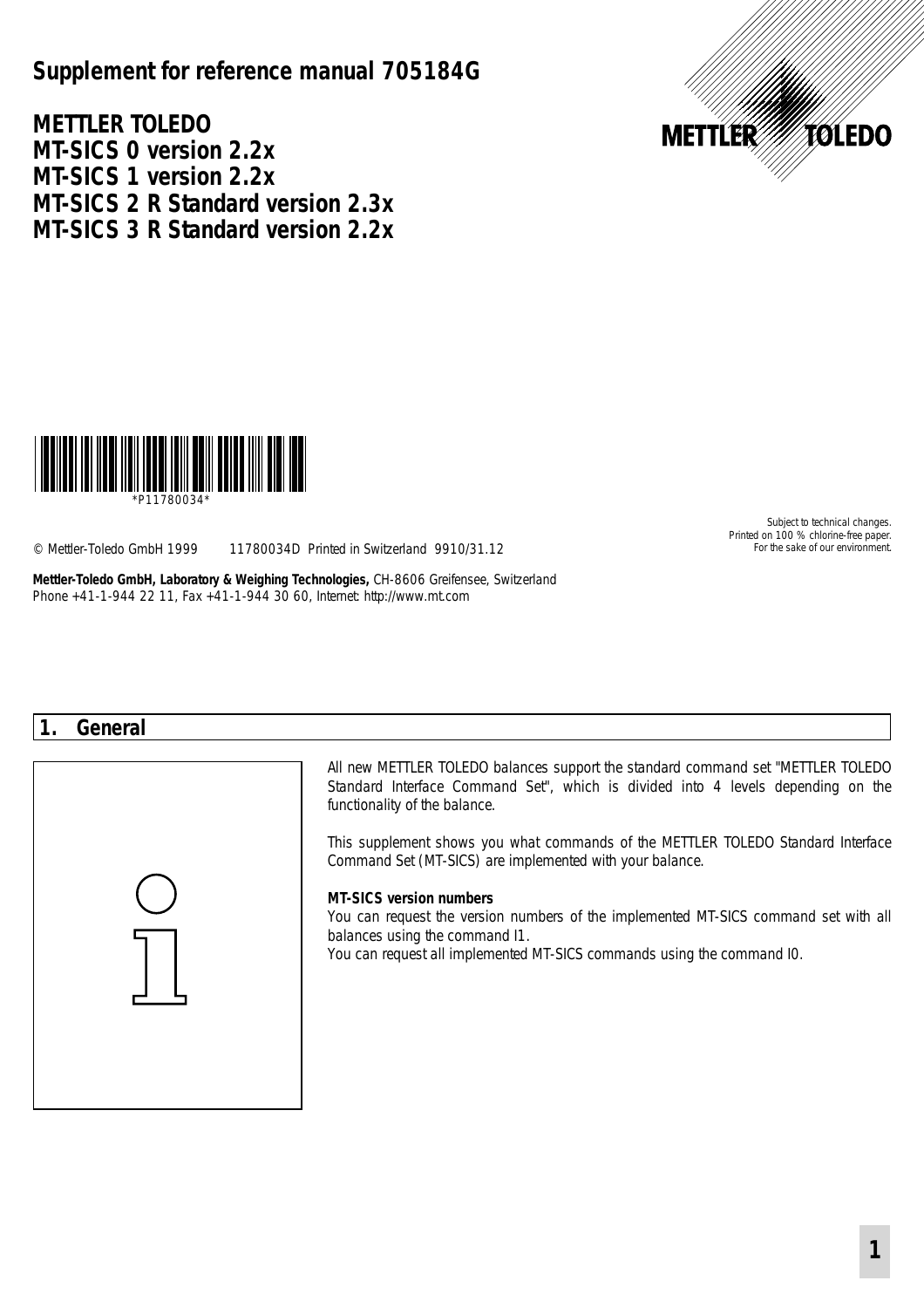# **2. Overview of all balances and commands**

| MT-SICS level 0<br><b>Function</b>                          | Software<br>Version<br>Command | < 2.01<br>æ           | 2.01<br>$\wedge$<br>æ  | $AB-S \ge 1.00$    | $< 1.20$<br>5            | $AC \ge 1.20$      | 2.01<br>$\vee$<br>æ | 2.01<br>$\wedge$<br>æ  | $PB-S \ge 1.00$    | $\frac{\text{AB-S/E}}{\text{PB-S/E}} \geq 1.00$ |  |
|-------------------------------------------------------------|--------------------------------|-----------------------|------------------------|--------------------|--------------------------|--------------------|---------------------|------------------------|--------------------|-------------------------------------------------|--|
| Inquiry of all implemented<br>MT-SICS commands              | 10                             | $\qquad \qquad -$     | Χ                      | Χ                  | $\qquad \qquad -$        | Χ                  | -                   | Χ                      | Χ                  | Χ                                               |  |
| Inquiry of MT-SICS level and<br>MT-SICS versions            | 1                              | Χ                     | Χ                      | Χ                  | Χ                        | Χ                  | Χ                   | X                      | Χ                  | Χ                                               |  |
| Inquiry of balance data                                     | $\overline{12}$                | $\mathsf{x}$          | X                      | $\mathsf{X}$       | $\mathsf{x}$             | $\mathsf{X}$       | X                   | X                      | X                  | $\mathsf{X}$                                    |  |
| Inquiry of balance SW version and<br>type definition number | 13                             | Χ                     | X                      | Χ                  | X                        | Χ                  | X                   | x                      | Χ                  | Χ                                               |  |
| Inquiry of serial number                                    | $\overline{14}$                | Χ                     | Χ                      | Χ                  | Χ                        | Χ                  | Χ                   | X                      | Χ                  | Χ                                               |  |
| Send stable weight value                                    | $\mathsf S$                    | X                     | Χ                      | X                  | X                        | Χ                  | X                   | X                      | X                  | X                                               |  |
| Send weight value immediately                               | SI                             | Χ                     | Χ                      | Χ                  | Χ                        | Χ                  | Χ                   | X                      | Χ                  | Χ                                               |  |
| Send weight value immediately<br>and repeat                 | <b>SIR</b>                     | X                     | X                      | X                  | X                        | X                  | X                   | X                      | x                  | x                                               |  |
| Tare                                                        | T                              | X                     | $\qquad \qquad -$      | $\equiv$           | X                        | $\qquad \qquad -$  | X                   | $\qquad \qquad -$      | $\qquad \qquad -$  | $\qquad \qquad -$                               |  |
| Zero                                                        | $\overline{Z}$                 | Χ                     | Χ                      | Χ                  | Χ                        | Χ                  | Χ                   | Χ                      | Χ                  | Χ                                               |  |
| Zero immediately                                            | $\overline{Z}$                 | $\qquad \qquad -$     | Χ                      | Χ                  | $\qquad \qquad -$        | Χ                  | $\qquad \qquad -$   | Χ                      | Χ                  | Χ                                               |  |
| Reset                                                       | $\overline{\omega}$            | Χ                     | X                      | Χ                  | X                        | Χ                  | X                   | X                      | Χ                  | Χ                                               |  |
| <b>MT-SICS level 1</b><br><b>Function</b>                   | Software<br>Version<br>Command | 2.01<br>$\vee$<br>Ä₿. | 2.01<br>$\Lambda$<br>æ | $AB-S \ge 1.00$    | < 1.20<br>হ              | $\geq 1.20$<br>Q   | 2.01<br>$\vee$<br>ஐ | 2.01<br>$\wedge$<br>έÄ | $PB-S \geq 1.00$   | $\frac{\text{AB-S/E}}{\text{PB-S/E}} \geq 1.00$ |  |
| Balance display                                             | $\mathsf D$                    | $\pmb{\mathsf{X}}$    | X                      | $\pmb{\mathsf{X}}$ | $\pmb{\mathsf{X}}$       | $\pmb{\mathsf{X}}$ | X                   | X                      | X                  | Χ                                               |  |
| Weight display<br>(Display show Weight)                     | <b>DW</b>                      | Χ                     | Χ                      | Χ                  | Χ                        | Χ                  | Χ                   | Χ                      | Χ                  | Χ                                               |  |
| Key control                                                 | K                              | X                     | X                      | X                  | $\pmb{\mathsf{X}}$       | X                  | X                   | X                      | $\pmb{\mathsf{X}}$ | X                                               |  |
| Send weight value on weight change<br>(Send and Repeat)     | ${\sf SR}$                     | X                     | X                      | X                  | X                        | X                  | X                   | X                      | x                  | X                                               |  |
| Tare                                                        | $\overline{\mathsf{T}}$        | $\qquad \qquad -$     | X                      | X                  | $\overline{\phantom{a}}$ | Χ                  | $\qquad \qquad -$   | X                      | $\qquad \qquad -$  | X                                               |  |
| Inquiry/setting of tare value                               | <b>TA</b>                      | Χ                     | Χ                      | Χ                  | Χ                        | Χ                  | Χ                   | Χ                      | $\qquad \qquad -$  | Χ                                               |  |
| Clear tare value                                            | <b>TAC</b>                     | Χ                     | X                      | Χ                  | X                        | Χ                  | Χ                   | Χ                      | $\qquad \qquad -$  | Χ                                               |  |
| Tare Immediately                                            | TI.                            | X                     | X                      | X                  | X                        | X                  | X                   | X                      | $\qquad \qquad -$  | X                                               |  |

### **MT-SICS level 1**

| <b>Function</b>                                         | Software<br><b>Version</b><br>Command | 2.01<br>$\vee$<br>æ | ξ<br>$\sim$<br>$\wedge$<br>æ | g<br>$\overline{\phantom{0}}$<br>$\wedge$<br>∽ု<br>₽ġ | $\Omega$<br>V<br>S | $\overline{\mathcal{S}}$<br>$\overline{\phantom{0}}$<br>$\wedge$<br>್ನ | $\overline{5}$<br>$\sim$<br>V<br>æ | Ĕ<br>$\sim$<br>$\wedge$<br>운 | 00.1<br>$\wedge$<br>S<br>ஐ | $\tilde{\phantom{a}}$<br>$\overline{\phantom{0}}$<br>$\wedge$<br><b>SK</b><br>受 岛 |  |
|---------------------------------------------------------|---------------------------------------|---------------------|------------------------------|-------------------------------------------------------|--------------------|------------------------------------------------------------------------|------------------------------------|------------------------------|----------------------------|-----------------------------------------------------------------------------------|--|
| Balance display                                         | D                                     | х                   | х                            | х                                                     | X                  | X                                                                      | X                                  | X                            | х                          | Χ                                                                                 |  |
| Weight display<br>(Display show Weight)                 | <b>DW</b>                             | X                   | X                            | X                                                     | X                  | X                                                                      | X                                  | X                            | X                          | Χ                                                                                 |  |
| Key control                                             | К                                     | X                   | X                            | X                                                     | X                  | X                                                                      | X                                  | Χ                            | X                          | Χ                                                                                 |  |
| Send weight value on weight change<br>(Send and Repeat) | <b>SR</b>                             | X                   | X                            | X                                                     | X                  | X                                                                      | X                                  | X                            | X                          | X                                                                                 |  |
| Tare                                                    |                                       | -                   | X                            | X                                                     | -                  | X                                                                      | -                                  | X                            | -                          | X                                                                                 |  |
| Inquiry/setting of tare value                           | TA                                    | Х                   | х                            | x                                                     | Х                  | X                                                                      | х                                  | Χ                            |                            | X                                                                                 |  |
| Clear tare value                                        | <b>TAC</b>                            | X                   | X                            | X                                                     | X                  | X                                                                      | X                                  | X                            |                            | X                                                                                 |  |
| Tare Immediately                                        | $\mathbb{I}$                          | X                   | х                            | X                                                     | X                  | X                                                                      | X                                  | X                            | -                          | Χ                                                                                 |  |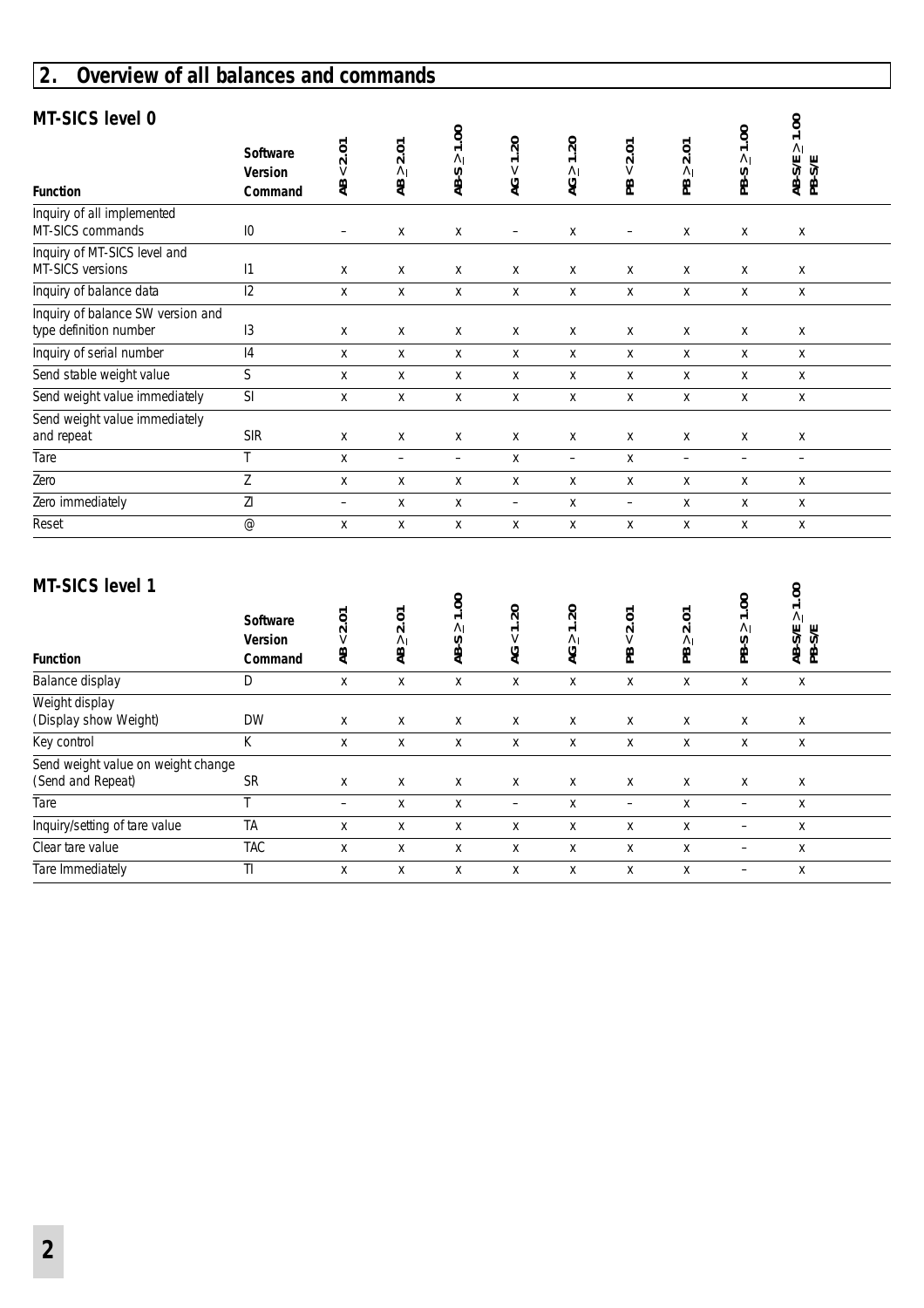# **2. Overview of all balances and commands**

## **MT-SICS level 0**

| ט וטעט נטענ-וויו                                            |                                              |                 | 20             | $\overline{5}$                                |                                                                    |                                                                    |                      |                        |    |  |
|-------------------------------------------------------------|----------------------------------------------|-----------------|----------------|-----------------------------------------------|--------------------------------------------------------------------|--------------------------------------------------------------------|----------------------|------------------------|----|--|
| <b>Function</b>                                             | <b>Software</b><br><b>Version</b><br>Command | ဥ               | $\vee$<br>PG-S | $\overline{\phantom{0}}$<br>$\Lambda$<br>PG-S | $\mathbf{e}$<br>$\overline{\phantom{0}}$<br>$\vee$<br>$E_{\alpha}$ | $\ddot{\mathbf{e}}$<br>$\overline{\phantom{0}}$<br>$\wedge$<br>E & | 2.01<br>$\vee$<br>SB | 2.01<br>$\wedge$<br>SB | SG |  |
| Inquiry of all implemented<br>MT-SICS commands              | $\overline{10}$                              |                 |                | X                                             | X                                                                  | X                                                                  |                      | X                      |    |  |
|                                                             |                                              |                 |                |                                               |                                                                    |                                                                    |                      |                        |    |  |
| Inquiry of MT-SICS level and<br>MT-SICS versions            | 1                                            | X               | X              | X                                             | X                                                                  | X                                                                  | X                    | X                      | X  |  |
| Inquiry of balance data                                     | 12                                           | X               | X              | X                                             | X                                                                  | X                                                                  | X                    | X                      | X  |  |
| Inquiry of balance SW version and<br>type definition number | 13                                           | X               | X              | X                                             | X                                                                  | X                                                                  | X                    | X                      | x  |  |
| Inquiry of serial number                                    | 4                                            | X               | X              | X                                             | Χ                                                                  | X                                                                  | X                    | X                      | X  |  |
| Send stable weight value                                    | $\mathsf S$                                  | X               | X              | X                                             | X                                                                  | X                                                                  | X                    | X                      | X  |  |
| Send weight value immediately                               | SI                                           | X               | X              | X                                             | Χ                                                                  | Χ                                                                  | X                    | X                      | X  |  |
| Send weight value immediately<br>and repeat                 | <b>SIR</b>                                   | X               | X              | X                                             | X                                                                  | X                                                                  | X                    | X                      | X  |  |
| Tare                                                        |                                              | X               | -              | -                                             | -                                                                  | $\overline{\phantom{0}}$                                           | X                    | Ξ.                     | X  |  |
| Zero                                                        | Z                                            | X               | X              | X                                             | X                                                                  | X                                                                  | X                    | X                      | X  |  |
| Zero immediately                                            | ΖI                                           | $\qquad \qquad$ | -              | X                                             | X                                                                  | X                                                                  | -                    | X                      | Ξ. |  |
| Reset                                                       | $^{\circledR}$                               | X               | X              | X                                             | X                                                                  | X                                                                  | X                    | X                      | X  |  |

### **MT-SICS level 1**

| IVII VIVVIIVI I<br><b>Function</b>                      | Software<br>Version<br>Command | ဥ | 20<br>$\overline{\phantom{0}}$<br>V<br>PG-S | $\overline{\mathcal{S}}$<br>一<br>$\wedge$<br>ပှ<br>ڧ | $\mathbf{e}$<br>$\overline{\phantom{0}}$<br>$\vee$<br>ER | $\mathbf{e}$<br>$\overline{ }$<br>$\wedge$<br>$E$ $E$ | Š<br>$\sim$<br>$\vee$<br>SB | Š<br>$\sim$<br>$\wedge$<br>æ | SG |  |
|---------------------------------------------------------|--------------------------------|---|---------------------------------------------|------------------------------------------------------|----------------------------------------------------------|-------------------------------------------------------|-----------------------------|------------------------------|----|--|
| Balance display                                         | D                              | X | X                                           | X                                                    | X                                                        | X                                                     | X                           | X                            | X  |  |
| Weight display<br>(Display show Weight)                 | <b>DW</b>                      | X | X                                           | X                                                    | X                                                        | X                                                     | X                           | X                            | X  |  |
| Key control                                             | К                              | X | X                                           | X                                                    | X                                                        | X                                                     | X                           | X                            | X  |  |
| Send weight value on weight change<br>(Send and Repeat) | <b>SR</b>                      | X | X                                           | X                                                    | X                                                        | X                                                     | X                           | X                            | X  |  |
| Tare                                                    | $\overline{\phantom{a}}$       | - | X                                           | X                                                    | X                                                        | X                                                     | -                           | X                            |    |  |
| Inquiry/setting of tare value                           | <b>TA</b>                      | X | х                                           | X                                                    | X                                                        | X                                                     | X                           | X                            | X  |  |
| Clear tare value                                        | <b>TAC</b>                     | X | X                                           | X                                                    | X                                                        | X                                                     | X                           | X                            | X  |  |
| Tare Immediately                                        | TI.                            | х | х                                           | Х                                                    | х                                                        | х                                                     | х                           | х                            | X  |  |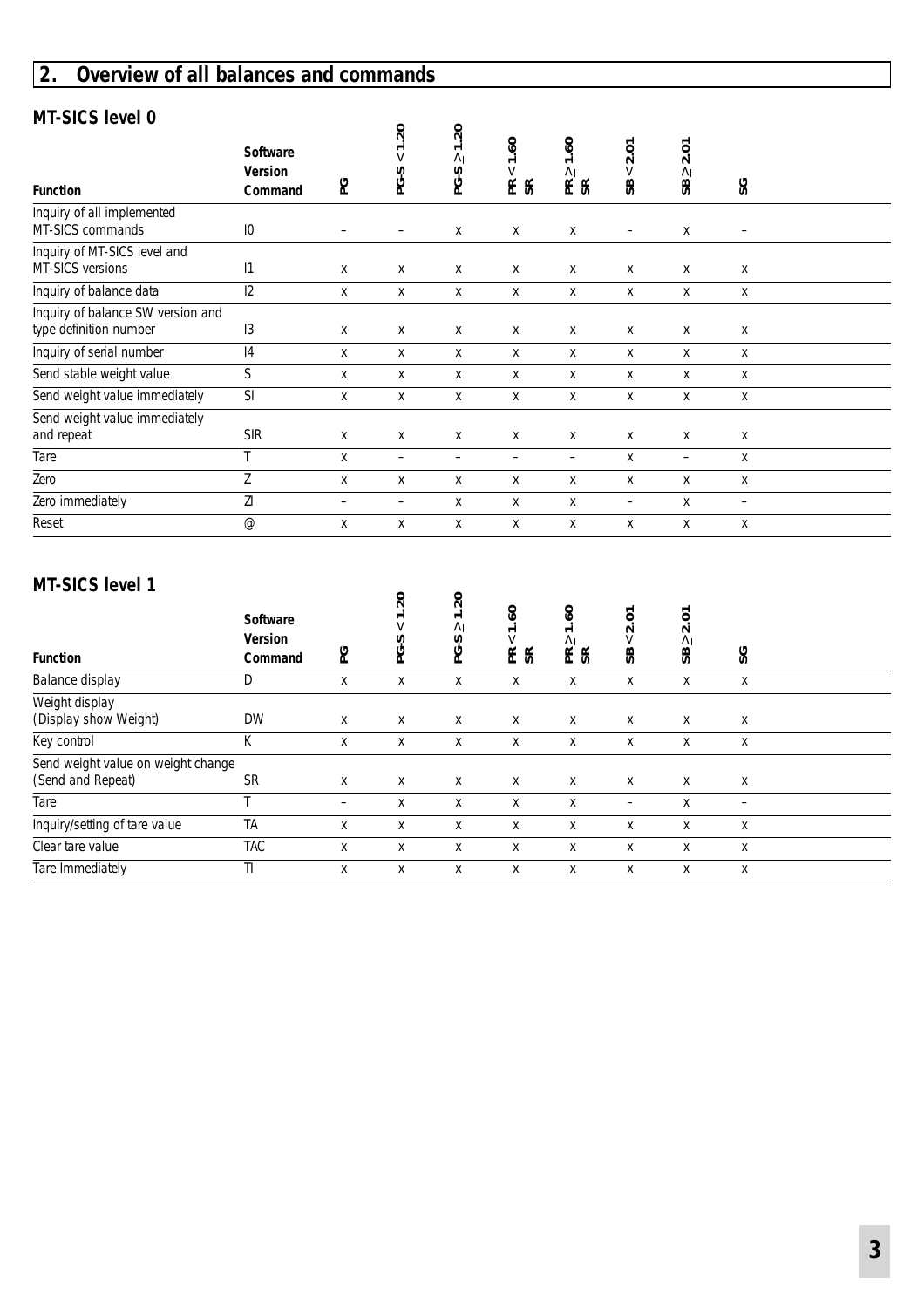## **MT-SICS level 2 R-Standard**

| <b>MT-SICS level 2 R-Standard</b>                                                             | Software         | 2.01                     | 2.01                     | $\geq 1.00$              | 1.20                     | 1.20                     | 2.01                     | 2.01                     | 1.00                     | 1.00<br>$\wedge$         |
|-----------------------------------------------------------------------------------------------|------------------|--------------------------|--------------------------|--------------------------|--------------------------|--------------------------|--------------------------|--------------------------|--------------------------|--------------------------|
|                                                                                               | Version          | $\vee$                   | $\Lambda$                |                          | $\vee$                   | $\wedge$                 | $\vee$                   | $\wedge$                 | $\overline{\wedge}$      | AB-S/E                   |
| <b>Function</b>                                                                               | Command          | æ                        | æ                        | AB-S                     | 9                        | 9                        | æ                        | æ                        | PB-S                     |                          |
| Inquiry/setting of calibration setting 1)                                                     | CO               | $\equiv$                 | X                        | $\equiv$                 | $\pmb{\mathsf{X}}$       | $\pmb{\mathsf{X}}$       | $\overline{\phantom{a}}$ | X                        | $\qquad \qquad -$        | $\qquad \qquad -$        |
| Initiate calibration according to<br>current setting                                          | C1               | $\qquad \qquad -$        | X                        | -                        | X                        | X                        | -                        | x                        |                          |                          |
| Initiate calibration with external<br>weight                                                  | C <sub>2</sub>   | $\overline{\phantom{m}}$ | Χ                        | -                        | -                        | Х                        | -                        | Χ                        | $\overline{\phantom{0}}$ |                          |
| Initiate calibration with internal<br>weight                                                  | C <sub>3</sub>   | $\qquad \qquad -$        | -                        | -                        | -                        | х                        | -                        | -                        | -                        |                          |
| Date                                                                                          | DAT              | $\qquad \qquad -$        | $\qquad \qquad -$        | $\qquad \qquad -$        | $\overline{\phantom{0}}$ | $\overline{\phantom{0}}$ | $\qquad \qquad -$        | $\overline{\phantom{0}}$ | $\qquad \qquad -$        | $\qquad \qquad -$        |
| <b>Balance ID</b>                                                                             | 110              | $\overline{\phantom{a}}$ | $\qquad \qquad -$        | $\qquad \qquad -$        | -                        | $\overline{\phantom{0}}$ | $\qquad \qquad -$        | $\qquad \qquad -$        | $\qquad \qquad -$        | $\overline{\phantom{a}}$ |
| Balance type                                                                                  | 111              | X                        | X                        | X                        | X                        | X                        | X                        | X                        | X                        | X                        |
| Menu setting                                                                                  | M                | Χ                        | Χ                        | $\qquad \qquad -$        | X                        | X                        | X                        | Χ                        | $\qquad \qquad -$        | $\qquad \qquad -$        |
| Setting of the weighing parameters 1)                                                         | <b>MW</b>        | X                        | Χ                        | $\qquad \qquad -$        | $\pmb{\mathsf{X}}$       | $\pmb{\mathsf{X}}$       | X                        | Χ                        | $\qquad \qquad -$        | $\qquad \qquad -$        |
| Power on / off                                                                                | <b>PWR</b>       | Χ                        | Χ                        | Χ                        | Χ                        | X                        | X                        | Χ                        | $\qquad \qquad -$        | $\qquad \qquad -$        |
| Print out text on the strip printer                                                           | P100             | Χ                        | Χ                        | $\qquad \qquad -$        | X                        | $\pmb{\mathsf{X}}$       | X                        | Χ                        | $\qquad \qquad -$        | $\qquad \qquad -$        |
| Send stable weight to printer<br>channel                                                      | P101             | X                        | Χ                        | $\qquad \qquad -$        | X                        | X                        | X                        | X                        | $\qquad \qquad -$        | $\qquad \qquad -$        |
| Send weight to printer channel<br>immediately                                                 | P102             | X                        | Χ                        | $\qquad \qquad -$        | X                        | X                        | X                        | X                        | -                        | $\qquad \qquad -$        |
| Bottom line of display                                                                        | P110             |                          |                          | $\equiv$                 |                          | $\overline{a}$           |                          | $\overline{\phantom{0}}$ |                          |                          |
|                                                                                               | P111             | $\overline{\phantom{0}}$ |                          | ۰                        | -                        | -                        |                          | $\overline{\phantom{0}}$ |                          | $\overline{\phantom{0}}$ |
| Reset DeltaTrac according to<br>application                                                   | P120             |                          |                          | ۰                        | -                        | Χ                        |                          |                          |                          |                          |
| Set DeltaTrac as +/- display                                                                  | P121             | $\qquad \qquad -$        | $\qquad \qquad -$        | $\qquad \qquad -$        | $\overline{\phantom{0}}$ | X                        | $\overline{\phantom{0}}$ | $\qquad \qquad -$        | $\qquad \qquad -$        | $\qquad \qquad -$        |
| Activate individual pointers of<br>DeltaTrac                                                  | P122             | $\overline{\phantom{a}}$ | -                        | -                        | -                        | -                        | -                        | -                        | $\overline{\phantom{0}}$ | -                        |
| Activate DeltaTrac by segments                                                                | P123             | $\overline{\phantom{a}}$ | $\qquad \qquad -$        | $\qquad \qquad -$        | $\overline{\phantom{0}}$ | $\overline{\phantom{0}}$ | $\qquad \qquad -$        | $\qquad \qquad -$        | $\qquad \qquad -$        | $\qquad \qquad -$        |
| Switch off DeltaTrac                                                                          | P124             | $\overline{\phantom{a}}$ | $\qquad \qquad -$        | $\qquad \qquad -$        | $\overline{\phantom{0}}$ | X                        | $\qquad \qquad -$        | $\qquad \qquad -$        | $\qquad \qquad -$        | $\qquad \qquad -$        |
| Send next and repeat                                                                          | SNR              | Χ                        | Χ                        | -                        | X                        | X                        | X                        | Χ                        | $\qquad \qquad -$        | $\overline{\phantom{a}}$ |
| Send stable weight value with<br>currently displayed unit and<br>repeat after each deflection | SNRU             | X                        | Χ                        | $\qquad \qquad -$        | X                        | X                        | X                        | X                        |                          |                          |
| Send stable weight value after<br>pressing $\Box$ key                                         | ST               | Χ                        | X                        | Χ                        | X                        | X                        | X                        | X                        | X                        | X                        |
| Send stable weight with current unit                                                          | SU               | X                        | Χ                        | $\qquad \qquad -$        | $\pmb{\mathsf{X}}$       | $\mathsf X$              | $\mathsf X$              | X                        | $\qquad \qquad -$        | $\qquad \qquad -$        |
| Send weight with current unit<br>immediately                                                  | SIU              | Χ                        | Χ                        | $\qquad \qquad -$        | X                        | X                        | X                        | Χ                        | $\qquad \qquad -$        | $\qquad \qquad -$        |
| Send weight with currently displayed<br>unit immediately and repeat                           | <b>SIRU</b>      | X                        | Χ                        | -                        | X                        | X                        | $\mathsf X$              | Χ                        | -                        | $\qquad \qquad -$        |
| Send stable weight with current unit<br>after deflection                                      | SRU              | Χ                        | Χ                        | $\qquad \qquad -$        | X                        | X                        | X                        | Χ                        | -                        | $\qquad \qquad -$        |
| Time                                                                                          | TIM              | $\qquad \qquad -$        | $\overline{\phantom{0}}$ | $\overline{a}$           | $\overline{\phantom{0}}$ | $\overline{\phantom{0}}$ | $\overline{\phantom{0}}$ | $\overline{\phantom{0}}$ | $\qquad \qquad -$        | $\overline{\phantom{0}}$ |
| Inquiry/setting of the test function 1)                                                       | TST <sub>0</sub> | $\qquad \qquad -$        | Χ                        | $\qquad \qquad -$        | X                        | $\mathsf X$              | $\overline{\phantom{0}}$ | X                        | $\qquad \qquad -$        | $\qquad \qquad -$        |
| Initiate test function in the current<br>setting                                              | TST1             | $\overline{\phantom{a}}$ | Χ                        | -                        | X                        | X                        | $\qquad \qquad -$        | Χ                        | $\qquad \qquad -$        | -                        |
| Initiate test function with external<br>weight                                                | TST <sub>2</sub> | $\qquad \qquad -$        | Χ                        | -                        | $\overline{\phantom{0}}$ | $\pmb{\mathsf{X}}$       | $\overline{\phantom{0}}$ | Χ                        | $\qquad \qquad -$        | -                        |
| Initiate test function with internal<br>weight                                                | TST3             | $\qquad \qquad -$        | $\overline{\phantom{0}}$ | $\overline{\phantom{0}}$ | -                        | $\pmb{\mathsf{X}}$       | $\overline{\phantom{0}}$ |                          | $\overline{\phantom{0}}$ | $\overline{\phantom{0}}$ |
| Inquiry/setting of update rate<br>(data output rate)                                          | <b>UPD</b>       | $\qquad \qquad -$        | $\qquad \qquad -$        | $\overline{\phantom{0}}$ | -                        | $\qquad \qquad -$        | $\overline{a}$           | $\qquad \qquad -$        | $\qquad \qquad -$        | $\qquad \qquad -$        |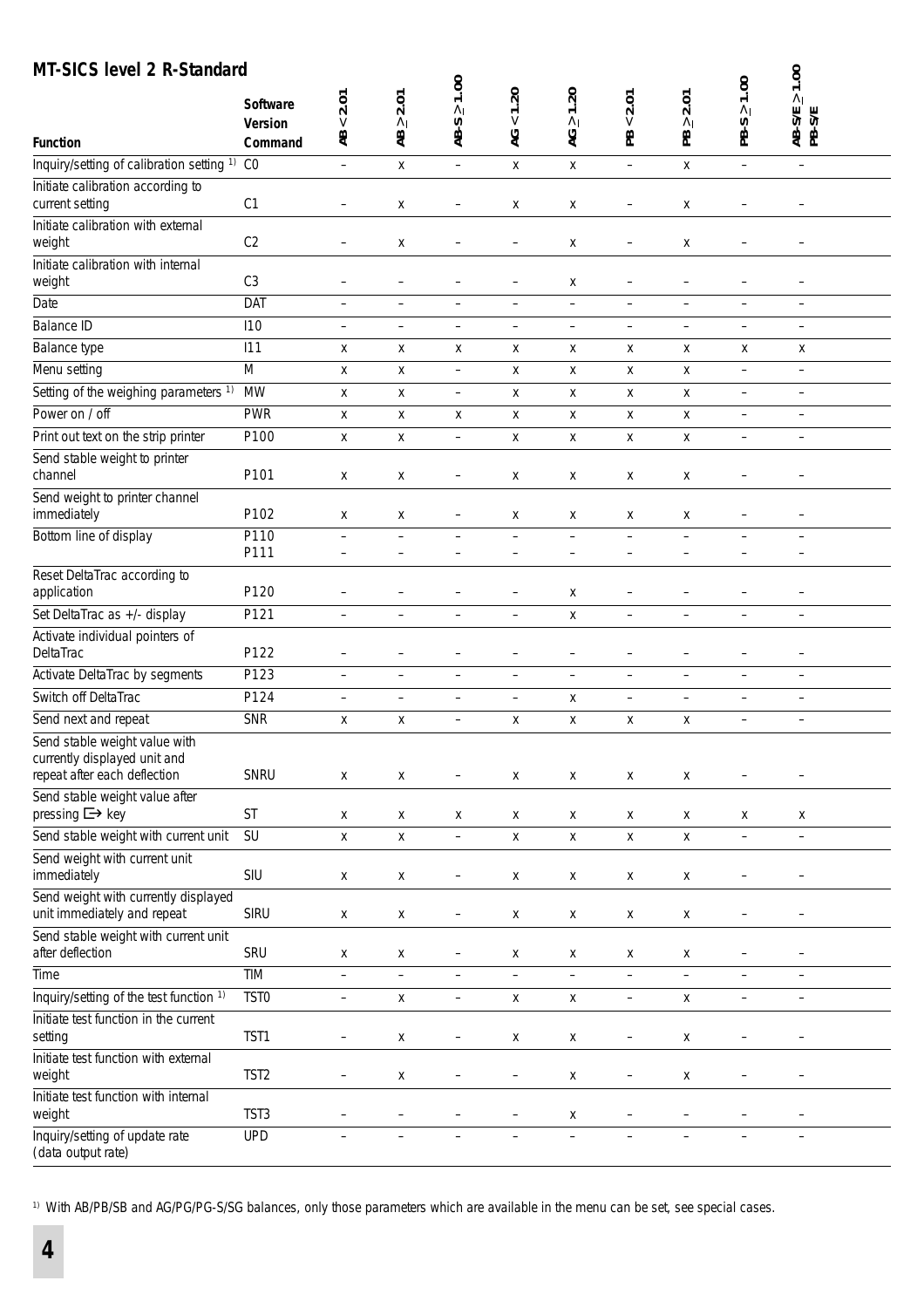## **MT-SICS level 2 R-Standard**

| וטטוניז ב וליטונט<br><b>Function</b>                                                                                  | Software<br><b>Version</b><br>Command | ဥ                                    | 1.20<br>PG-S                           | 1.20<br>$\wedge$<br>PG-S             | 1.60<br>$\vee$<br>E &   | 1.60<br>$\Lambda$<br>E & | 2.01<br>$\vee$<br>SB                          | 2.01<br>$\wedge$<br>SB              | SG                                     |  |
|-----------------------------------------------------------------------------------------------------------------------|---------------------------------------|--------------------------------------|----------------------------------------|--------------------------------------|-------------------------|--------------------------|-----------------------------------------------|-------------------------------------|----------------------------------------|--|
| Inquiry/setting of calibration setting <sup>1)</sup> CO                                                               |                                       | X                                    | X                                      | X                                    | X                       | X                        | $\equiv$                                      | X                                   | X                                      |  |
| Initiate calibration according to<br>current setting                                                                  | C1                                    | X                                    | Χ                                      | х                                    | X                       | x                        | -                                             | X                                   | X                                      |  |
| Initiate calibration with external<br>weight                                                                          | C2                                    | $\qquad \qquad -$                    | X                                      | Χ                                    | X                       | Χ                        | -                                             | Χ                                   | $\qquad \qquad -$                      |  |
| Initiate calibration with internal<br>weight                                                                          | C <sub>3</sub>                        | $\qquad \qquad -$                    | X                                      | X                                    | X                       | x                        | -                                             | $\qquad \qquad -$                   | $\qquad \qquad -$                      |  |
| Date                                                                                                                  | DAT                                   | $\qquad \qquad -$                    | $\qquad \qquad -$                      | $\hspace{0.1in} - \hspace{0.1in}$    | X                       | X                        | $\qquad \qquad -$                             | $\qquad \qquad -$                   | $\overline{\phantom{0}}$               |  |
| <b>Balance ID</b>                                                                                                     | 110                                   | $\overline{\phantom{a}}$             | $\overline{\phantom{m}}$               | $\overline{\phantom{a}}$             | X                       | X                        | $\overline{\phantom{0}}$                      | $\qquad \qquad -$                   | $\qquad \qquad -$                      |  |
| Balance type                                                                                                          | 111                                   | X                                    | X                                      | X                                    | X                       | X                        | X                                             | X                                   | X                                      |  |
| Menu setting                                                                                                          | M                                     | X                                    | X                                      | Χ                                    | X                       | Χ                        | X                                             | X                                   | $\mathsf{X}$                           |  |
| Setting of the weighing parameters 1)                                                                                 | <b>MW</b>                             | X                                    | X                                      | Χ                                    | X                       | X                        | Χ                                             | X                                   | X                                      |  |
| Power on / off                                                                                                        | <b>PWR</b>                            | X                                    | Χ                                      | X                                    | X                       | X                        | Χ                                             | X                                   | X                                      |  |
| Print out text on the strip printer                                                                                   | P100                                  | X                                    | X                                      | Χ                                    | X                       | X                        | X                                             | X                                   | X                                      |  |
| Send stable weight to printer<br>channel                                                                              | P101                                  | X                                    | X                                      | X                                    | X                       | Χ                        | X                                             | X                                   | X                                      |  |
| Send weight to printer channel<br>immediately                                                                         | P102                                  | X                                    | X                                      | X                                    | Х                       | X                        | X                                             | X                                   | X                                      |  |
| Bottom line of display                                                                                                | P110<br>P111                          | $\equiv$<br>$\overline{\phantom{m}}$ | $\qquad \qquad -$<br>$\qquad \qquad -$ | $\equiv$<br>$\overline{\phantom{m}}$ | $\pmb{\mathsf{X}}$<br>X | X<br>X                   | $\overline{\phantom{0}}$<br>$\qquad \qquad -$ | $\overline{a}$<br>$\qquad \qquad -$ | $\qquad \qquad -$<br>$\qquad \qquad -$ |  |
| Reset DeltaTrac according to<br>application                                                                           | P120                                  | $\overline{\phantom{0}}$             |                                        | X                                    | Χ                       | X                        |                                               |                                     | -                                      |  |
| Set DeltaTrac as +/- display                                                                                          | P121                                  | $\qquad \qquad -$                    | $\qquad \qquad -$                      | X                                    | X                       | X                        | $\overline{\phantom{0}}$                      | $\qquad \qquad -$                   | $\qquad \qquad -$                      |  |
| Activate individual pointers of                                                                                       |                                       |                                      |                                        |                                      |                         |                          |                                               |                                     |                                        |  |
| DeltaTrac                                                                                                             | P122                                  | $\qquad \qquad -$                    | $\qquad \qquad -$                      | Χ                                    | X                       | Χ                        | -                                             | $\qquad \qquad -$                   | $\qquad \qquad -$                      |  |
| Activate DeltaTrac by segments                                                                                        | P123                                  | $\overline{\phantom{a}}$             | $\overline{\phantom{m}}$               | X                                    | X                       | X                        | $\overline{\phantom{0}}$                      | $\overline{\phantom{a}}$            | $\qquad \qquad -$                      |  |
| Switch off DeltaTrac                                                                                                  | P124                                  | $\overline{\phantom{m}}$             | $\qquad \qquad -$                      | Χ                                    | X                       | X                        | $\qquad \qquad -$                             | $\qquad \qquad -$                   | $\qquad \qquad -$                      |  |
| Send next and repeat<br>Send stable weight value with<br>currently displayed unit and<br>repeat after each deflection | <b>SNR</b><br>SNRU                    | X<br>X                               | X<br>X                                 | X<br>X                               | X<br>X                  | X<br>x                   | X<br>X                                        | X<br>X                              | X<br>$\qquad \qquad -$                 |  |
| Send stable weight value after<br>pressing $\Box$ key                                                                 | ST                                    | X                                    | X                                      | X                                    | X                       | x                        | X                                             | X                                   | X                                      |  |
| Send stable weight with current unit                                                                                  | SU                                    | X                                    | X                                      | $\pmb{\mathsf{X}}$                   | $\pmb{\mathsf{X}}$      | Χ                        | $\mathsf X$                                   | $\mathsf X$                         | X                                      |  |
| Send weight with current unit<br>immediately                                                                          | SIU                                   | X                                    | X                                      | Χ                                    | X                       | x                        | X                                             | X                                   | X                                      |  |
| Send weight with currently displayed<br>unit immediately and repeat                                                   | <b>SIRU</b>                           | X                                    | X                                      | X                                    | X                       | X                        | X                                             | X                                   | X                                      |  |
| Send stable weight with current unit<br>after deflection                                                              | SRU                                   | X                                    | X                                      | X                                    | X                       | x                        | X                                             | X                                   | X                                      |  |
| Time                                                                                                                  | TIM                                   | $\qquad \qquad -$                    | $\overline{\phantom{0}}$               | $\overline{\phantom{a}}$             | X                       | X                        | $\overline{\phantom{0}}$                      | $\overline{\phantom{a}}$            | $\overline{\phantom{0}}$               |  |
| Inquiry/setting of the test function 1)                                                                               | TST <sub>0</sub>                      | X                                    | $\mathsf X$                            | X                                    | X                       | X                        | $\qquad \qquad -$                             | X                                   | X                                      |  |
| Initiate test function in the current                                                                                 |                                       |                                      |                                        |                                      |                         |                          |                                               |                                     |                                        |  |
| setting                                                                                                               | TST1                                  | X                                    | X                                      | X                                    | X                       | x                        | -                                             | X                                   | X                                      |  |
| Initiate test function with external<br>weight                                                                        | TST <sub>2</sub>                      | $\overline{\phantom{a}}$             | $\qquad \qquad -$                      | X                                    | X                       | X                        | $\overline{\phantom{0}}$                      | X                                   | $\qquad \qquad -$                      |  |
| Initiate test function with internal<br>weight                                                                        | TST3                                  | $\qquad \qquad -$                    | $\qquad \qquad -$                      | X                                    | X                       | X                        | -                                             | $\overline{\phantom{0}}$            | -                                      |  |
| Inquiry/setting of update rate<br>(data output rate)                                                                  | <b>UPD</b>                            | $\overline{\phantom{0}}$             | $\overline{\phantom{0}}$               | $\equiv$                             | $\qquad \qquad -$       | X                        | $\overline{\phantom{0}}$                      | $\overline{\phantom{0}}$            | $\overline{\phantom{0}}$               |  |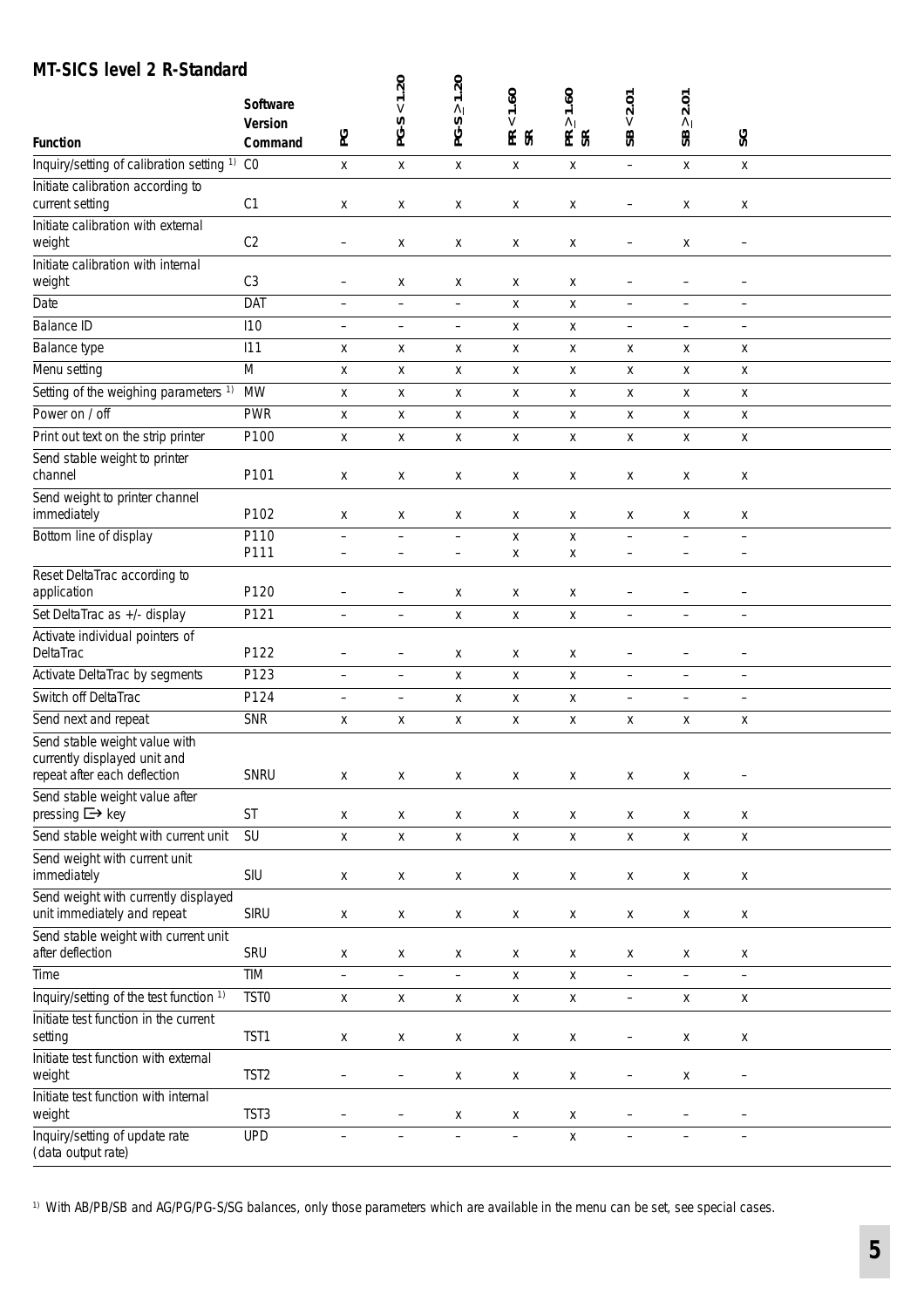### **MT-SICS level 3 R-Standard**

| MI-SICS level 3 R-Standard                                      |                                              |                     |                       |                              |                         |                                        |                  |                              |                                                      | 00.1                            |  |
|-----------------------------------------------------------------|----------------------------------------------|---------------------|-----------------------|------------------------------|-------------------------|----------------------------------------|------------------|------------------------------|------------------------------------------------------|---------------------------------|--|
| <b>Function</b>                                                 | <b>Software</b><br><b>Version</b><br>Command | 2.01<br>$\vee$<br>æ | 2.01<br>$\wedge$<br>æ | 1.00<br>$\wedge$<br>n<br>AB. | $\Omega$<br>$\vee$<br>9 | 50<br>$\overline{ }$<br>$\wedge$<br>9À | ξ<br>$\sim$<br>æ | ā<br>$\sim$<br>$\wedge$<br>æ | S.<br>$\overline{\phantom{0}}$<br>$\wedge$<br>S<br>உ | $\wedge$<br><b>SE</b><br>受<br>受 |  |
| Inquiry/setting of lot identification                           | 112                                          |                     |                       |                              |                         |                                        |                  |                              |                                                      |                                 |  |
| Inquiry/setting of sample<br>identification                     | 113                                          |                     |                       |                              |                         |                                        |                  |                              |                                                      |                                 |  |
| Inquiry/setting of piece weight                                 | PW                                           |                     |                       |                              |                         |                                        |                  |                              |                                                      |                                 |  |
| Cancel commands SM2 and SM3                                     | <b>SMO</b>                                   | x                   | X                     |                              |                         | X                                      | X                | X                            |                                                      |                                 |  |
| Start dynamic weighing immediately<br>and transfer a result     | SM <sub>1</sub>                              | Х                   | х                     |                              |                         | Χ                                      | х                | х                            |                                                      |                                 |  |
| Start dynamic weighing and transfer<br>a result                 | SM <sub>2</sub>                              | X                   | X                     | $\overline{\phantom{m}}$     | X                       | X                                      | X                | X                            |                                                      |                                 |  |
| Start dynamic weighing, transfer<br>result and repeat           | SM <sub>3</sub>                              | X                   | X                     | -                            | Х                       | X                                      | X                | X                            |                                                      |                                 |  |
| Inquiry/setting of the weighing<br>time of the dynamic weighing | SM4                                          |                     |                       |                              |                         |                                        |                  |                              |                                                      |                                 |  |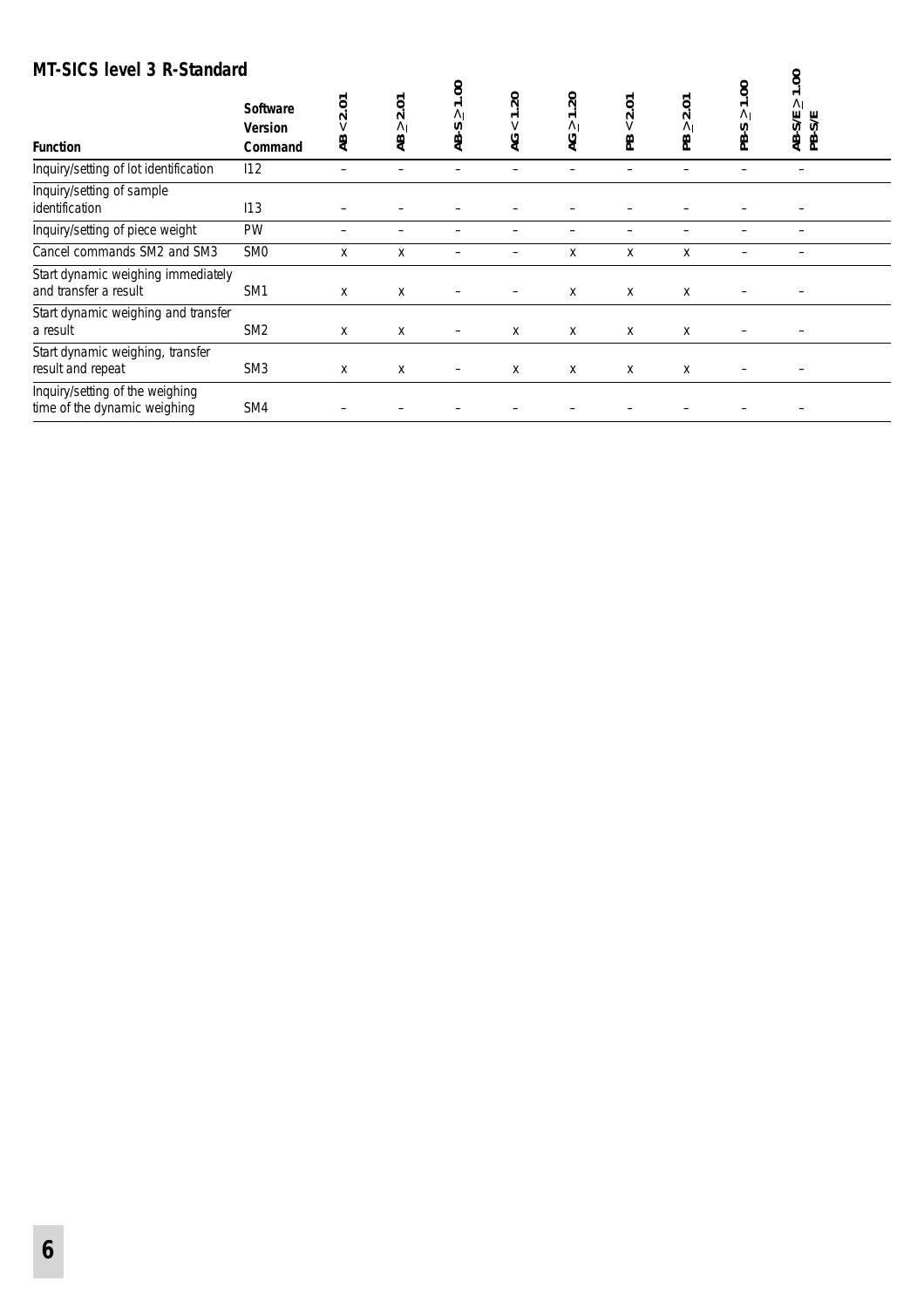## **MT-SICS level 3 R-Standard**

| <b>Function</b>                                                 | <b>Software</b><br><b>Version</b><br>Command | ဥ | $\overline{5}$<br>PG-S | $\overline{\mathcal{S}}$<br>$\overline{\phantom{0}}$<br>$\wedge$<br>ၯ<br>ڻ | $\mathbf{e}$<br>$\overline{ }$<br>$\vee$<br>$E_{\alpha}$ | $\mathcal{S}$<br>$\overline{\phantom{0}}$<br>$\wedge$<br>E & | Š<br>$\sim$<br>$\vee$<br>æ | ξ<br>$\sim$<br>$\wedge$<br>æ | SG |  |
|-----------------------------------------------------------------|----------------------------------------------|---|------------------------|----------------------------------------------------------------------------|----------------------------------------------------------|--------------------------------------------------------------|----------------------------|------------------------------|----|--|
| Inquiry/setting of lot identification                           | 112                                          |   |                        | -                                                                          | X                                                        | X                                                            | -                          |                              |    |  |
| Inquiry/setting of sample<br>identification                     | 113                                          |   |                        |                                                                            | X                                                        | X                                                            |                            |                              |    |  |
| Inquiry/setting of piece weight                                 | PW                                           |   |                        |                                                                            | X                                                        | X                                                            |                            |                              |    |  |
| Cancel commands SM2 and SM3                                     | <b>SMO</b>                                   | X |                        | X                                                                          | X                                                        | X                                                            | Χ                          | X                            | X  |  |
| Start dynamic weighing immediately<br>and transfer a result     | SM <sub>1</sub>                              | X | -                      | Х                                                                          | x                                                        | Χ                                                            | Χ                          | X                            | х  |  |
| Start dynamic weighing and transfer<br>a result                 | SM <sub>2</sub>                              | X |                        | X                                                                          | x                                                        | X                                                            | X                          | x                            | X  |  |
| Start dynamic weighing, transfer<br>result and repeat           | SM <sub>3</sub>                              | X | -                      | X                                                                          | х                                                        | X                                                            | х                          | X                            | х  |  |
| Inquiry/setting of the weighing<br>time of the dynamic weighing | SM4                                          |   |                        |                                                                            | Χ                                                        | Χ                                                            |                            |                              |    |  |